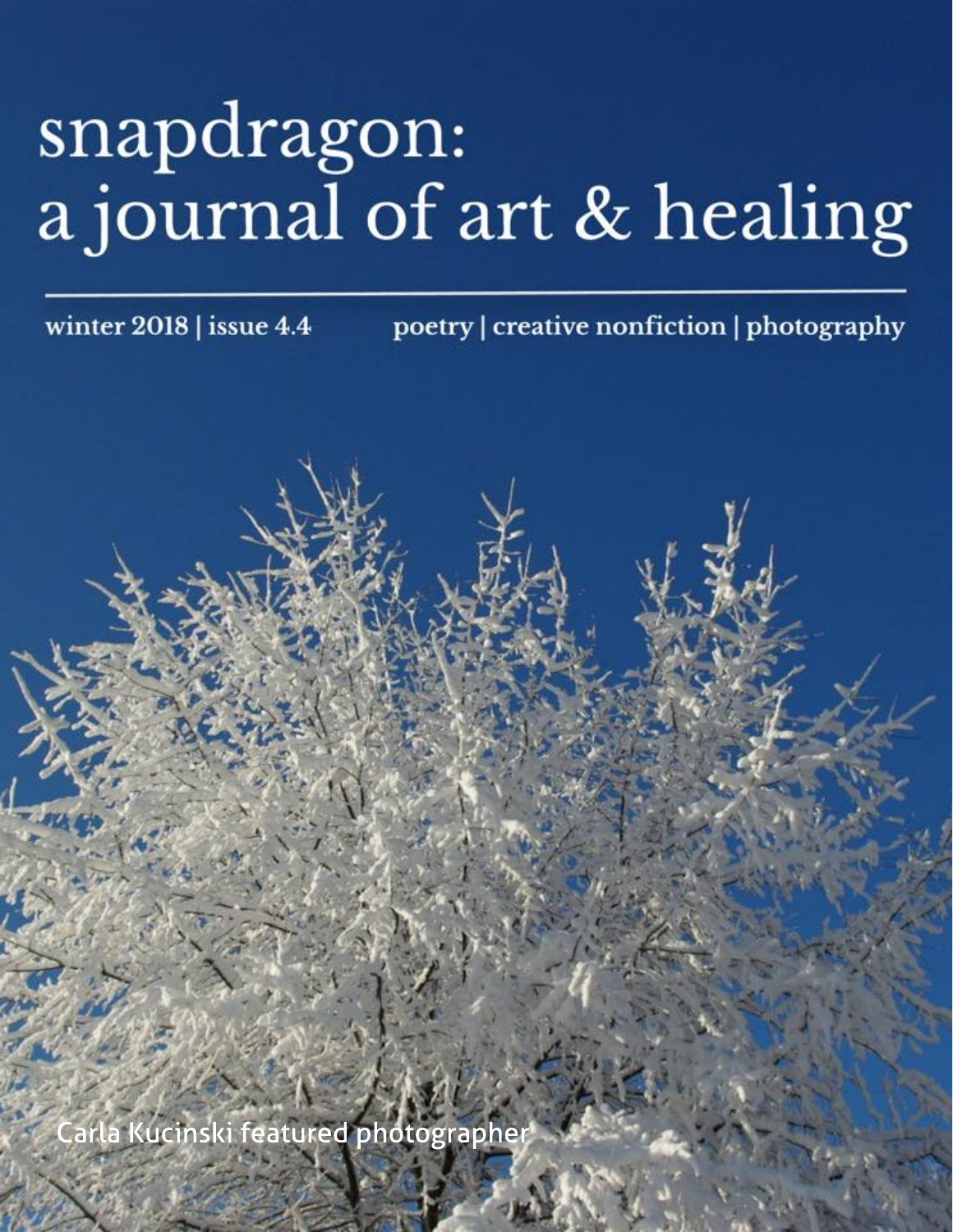## TABLE OF CONTENTS

EMERGING AND ESTABLISHED WRITERS SHARE THEIR STORIES OF ART AND HEALING. RAW.UNAPOLOGETIC.BEAUTIFUL.

|  | <b>First Look</b> with Jacinta & Cyndi                            | 3  | "Tomorrow we will hope for more,"<br>Alexis Pearson           | 31 |
|--|-------------------------------------------------------------------|----|---------------------------------------------------------------|----|
|  | <b>HOLIDAY 2019 SUBSCRIPTION SPECIAL! - 5</b>                     |    | "Portrait of Drowsy Front Desk<br>Clerk and Power,"Mateo Lara | 32 |
|  | <b>POETRY</b>                                                     |    | "Postwar," Caitlin Reed                                       | 33 |
|  | "Prayer For The Moving On,"<br>Deborah Fried-Rubin                | 7  | "Confluence," Jilly Hinckley-Noble                            | 34 |
|  |                                                                   |    | "Resurrection," Carol Wills                                   | 37 |
|  | "Beauty: Beatitude,"                                              | 8  | "Radiance," James K. Zimmerman                                | 38 |
|  | Sandeep Kumar Mishra                                              |    | Untitled, Simon Perchik                                       | 39 |
|  | "The Deep Unversed,"                                              | 9  | "Time Trap," Priya Rajan                                      | 40 |
|  | Ann E. Wallace                                                    |    | "Lovely," H.G. Cajandig                                       | 41 |
|  | "Life in the Past Lane," Alan Harris                              | 10 | "Unbloomed," Gracie Snyder                                    | 43 |
|  | "Almost," Sara Rempe                                              | 11 |                                                               |    |
|  | "Dot of Red Ink,"Alexandra Malouf                                 | 12 | <b>FEATURED PHOTOGRAPHER - 45</b>                             |    |
|  | "In Our Boots," Sáshily Kling                                     | 14 |                                                               |    |
|  | "We Sit and Drink Strawberries,"<br>Katherine Dian Westbrook      | 16 | <b>CREATIVE NONFICTION</b>                                    |    |
|  | "Six Pints," Valéria M. Souza                                     | 17 | "Subtitles 7," Matthew James Babcock 47                       |    |
|  | "he said 'i can't wait 'til this<br>phase of yours is over' but," | 18 | "Character Disorders in Real Time,"<br>Kurt G. Schmidt        | 49 |
|  | Ariana DiValentino                                                |    | "Radioactive,"Jennifer Blanck                                 | 52 |
|  | "Keyhole," Gale Acuff                                             | 19 | "Here,"Allison Hoden                                          | 53 |
|  | "Beneath the Canopy of a<br>Gambel Oak,"Natalie Gaspe             | 20 | "An Imprint Instead of a Fish,"<br>Athena Dixon               | 55 |
|  | "Halcyon," Tia Cowger                                             | 20 |                                                               |    |
|  | "Pedicure,"Gail Braune Comorat                                    | 22 | <b>MEET THE NEW TEAM - 59</b>                                 |    |
|  | "Dawn Reveals Night's Secrets,"<br>Joan Leotta                    | 23 |                                                               |    |
|  | "Dead Silence,"Miriam Bassuk                                      | 24 | 2019 SUBMISSION THEMES - 60                                   |    |
|  | "Glacier,"Lisa Underwood                                          | 25 |                                                               |    |
|  | "Illuminations,"Dorsía Smith Silva                                | 26 | <b>STAY CONNECTED - 61</b>                                    |    |
|  | "Our Lady of the Snow," Robin Gow                                 | 27 |                                                               |    |
|  | "Gift in the Heat," Pegi Deitz Shea                               | 29 |                                                               |    |